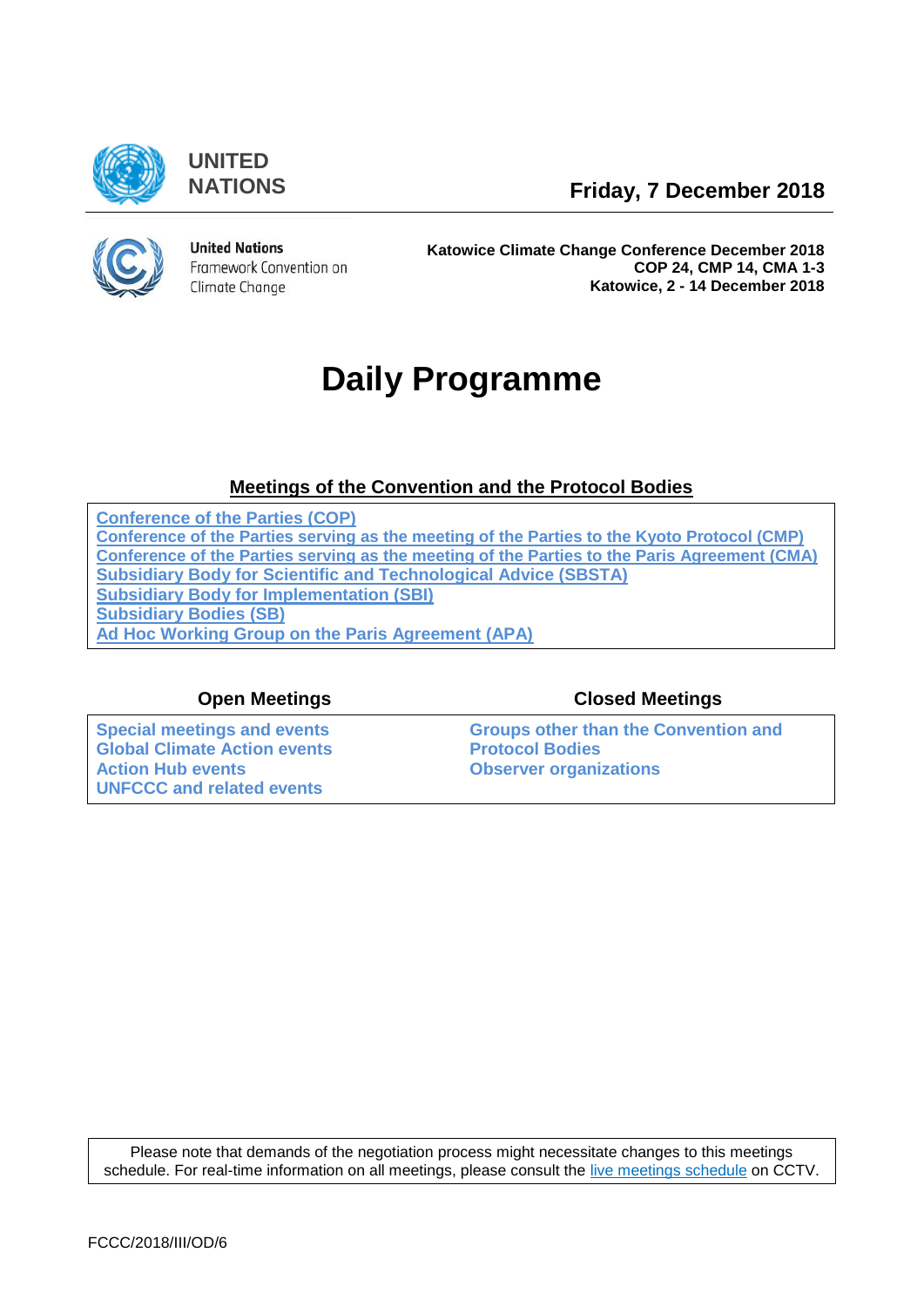# **Open Meetings**

# <span id="page-1-0"></span>**Special meetings and events**

Enhancing Capacity-building Action

For further information on the event, please click [here.](https://unfccc.int/node/183811)

 $10.00 - 13.00$ 6<sup>th</sup> workshop of the facilitative sharing of views Meeting Room 25

The workshop for the facilitative sharing of views (FSV) under the international consultation and analysis (ICA) process for developing country Parties is being organized under the Subsidiary Body of Implementation at this session.

Six (6) Non-Annex I Parties will participate in the second half of the workshop, in the following order:

- 1. Andorra
- 2. Lebanon
- 3. Mongolia
- 4. Namibia
- 5. Togo
- 6. Tunisia

More information is available [here.](https://unfccc.int/event/6th-workshop-of-the-facilitative-sharing-of-views)

#### 15.00 - 18.00 Multilateral Assessment Meeting Room 25

The working group session of the multilateral assessment (MA) under the international assessment and review process (IAR) is being organized under the Subsidiary Body of Implementation. Five (5) Parties will be assessed in the second half of this session, which will conclude their round of IAR:

- 1. Germany
- 2. Czech Republic
- 3. Hungary
- 4. Slovakia
- 5. Netherlands

More information is available [here.](https://unfccc.int/process-and-meetings/transparency-and-reporting/reporting-and-review-under-the-convention/national-communications-and-biennial-reports-annex-i-parties/multilateral-assessment/multilateral-assessment)

# <span id="page-1-1"></span>**Global Climate Action events**

10.00 – 13.00 GCA Marrakech Partnership: Human Settlements: Lubelskie Integrated and Multilevel Action to Raise Ambition Climate Action Room 3

This event will highlight global climate action in human settlements. It will consist of three panel discussions:

- 1. Integrated climate action for low-carbon and resilient societies;
- 2. Raising ambition: sectoral progress and achievements, with a special focus on the buildings and construction sector;
- 3. Looking forward: financing multilevel action.

09.30 – 18.00 PCCB Capacity-building Hub Rysy Meeting Room 24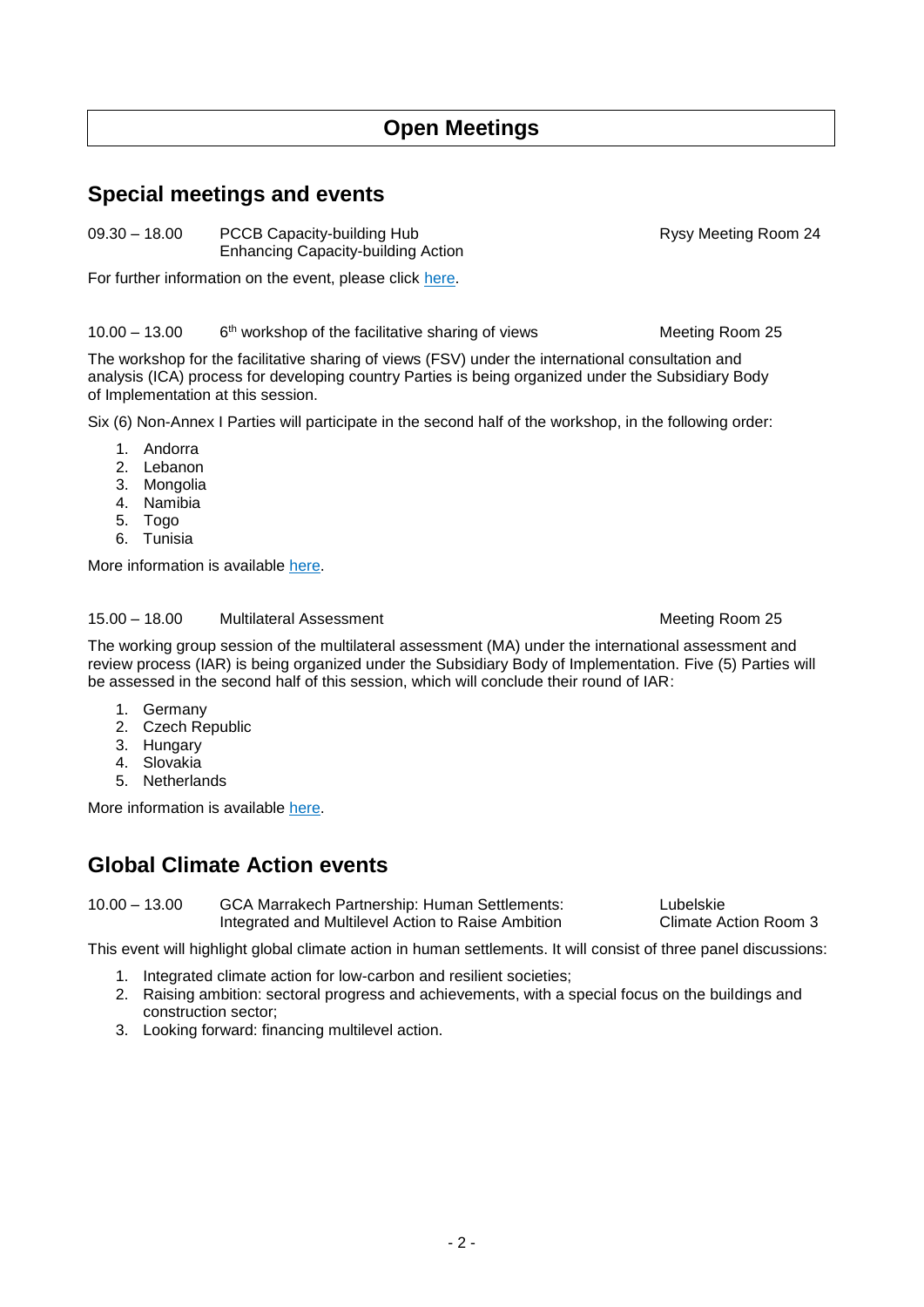| $10.00 - 13.00$ | GCA Marrakech Partnership: Industry:                 | Pomorze   |
|-----------------|------------------------------------------------------|-----------|
|                 | Taking climate ambition to the next level - Industry | Climate / |
|                 | Leadership in Action                                 |           |

The transformation of our economies must urgently accelerate to deliver the Paris Agreement objectives. This event will review how the private sector, as engines for growth, jobs, and innovation, is making investments and aligning strategies to a Paris Agreement-compliant economy, and is supporting Parties to enhance ambition.

| $15.00 - 18.00$ | <b>GCA Marrakech Partnership: Transport:</b>      | Lubelskie             |
|-----------------|---------------------------------------------------|-----------------------|
|                 | Scaling up climate action in the transport sector | Climate Action Room 3 |

While highlighting the scale and range of climate action in the transport sector, this event identifies political, technical, social, and economic barriers, which are preventing the scaling up of climate action and examines how UNFCCC Parties can help address these barriers at the national level.

| $15.00 - 18.00$ | <b>GCA Marrakech Partnership: Water:</b>                   | Pomorze               |
|-----------------|------------------------------------------------------------|-----------------------|
|                 | Water-wise climate solutions to mitigate, adapt and thrive | Climate Action Room 1 |

Sustainable management of freshwater is essential to achieving our climate goals and creating a resilient future for people and ecosystems. The two sessions in this event will highlight water-smart climate solutions for the private sector and discuss how Parties are looking to strengthen and enhance their NDCs for 2020 and beyond.

# <span id="page-2-0"></span>**Action Hub events**

09.00 - 10.00 The +1s, the Essence of Being a Transformational Agent Action Hub, Area A

LIBELULA are showcasing a multi-media event, combining videos, music, talks and game dynamics to address the question of "how to move thinking to bold exponential climate action". The event will introduce the audience to the +1 community; a community of transformation that add positive actions to the world.

10.00 - 11.00 Countries, Cities and Companies Working Together to Action Hub, Area A Decarbonise Transport

The [Transport Decarbonisation Alliance \(TDA\)](http://tda-mobility.org/) will present how this unique collaboration of ambitious stakeholders are working together to accelerate the decarbonisation of a sector with fast rising emissions.

11.00 – 12.00 Transport: How to Include Transport in NDC's Action Hub, Area A This "How-to-event" will showcase transport experts demonstrating how to integrate transport measures into

#### 12.00 – 13.00 Green Footprints **Action Hub, Area Action Hub, Area Action Hub**, Area A

future National Determined Contributions.

Young participants in "ZOOM - Kids on the Move for Climate Action" campaign collected "Green Footprints" by taking climate action – such as making climate-friendly trips to school, saving energy in their classrooms, choosing local food or recyclable school supplies. Over two million children from 30 countries have participated in the campaign so far.

#### 13.00 - 14.00 Shared Mobility: The Power to Slash CO2 Action Hub, Area A

The International Transport Forum will be presenting a dynamic event, involving videos, data visualization and Q&A on the topic of shared mobility. The event will enlighten the audience on the importance of shared transport in reducing CO<sub>2</sub> emissions.

Climate Action Room 1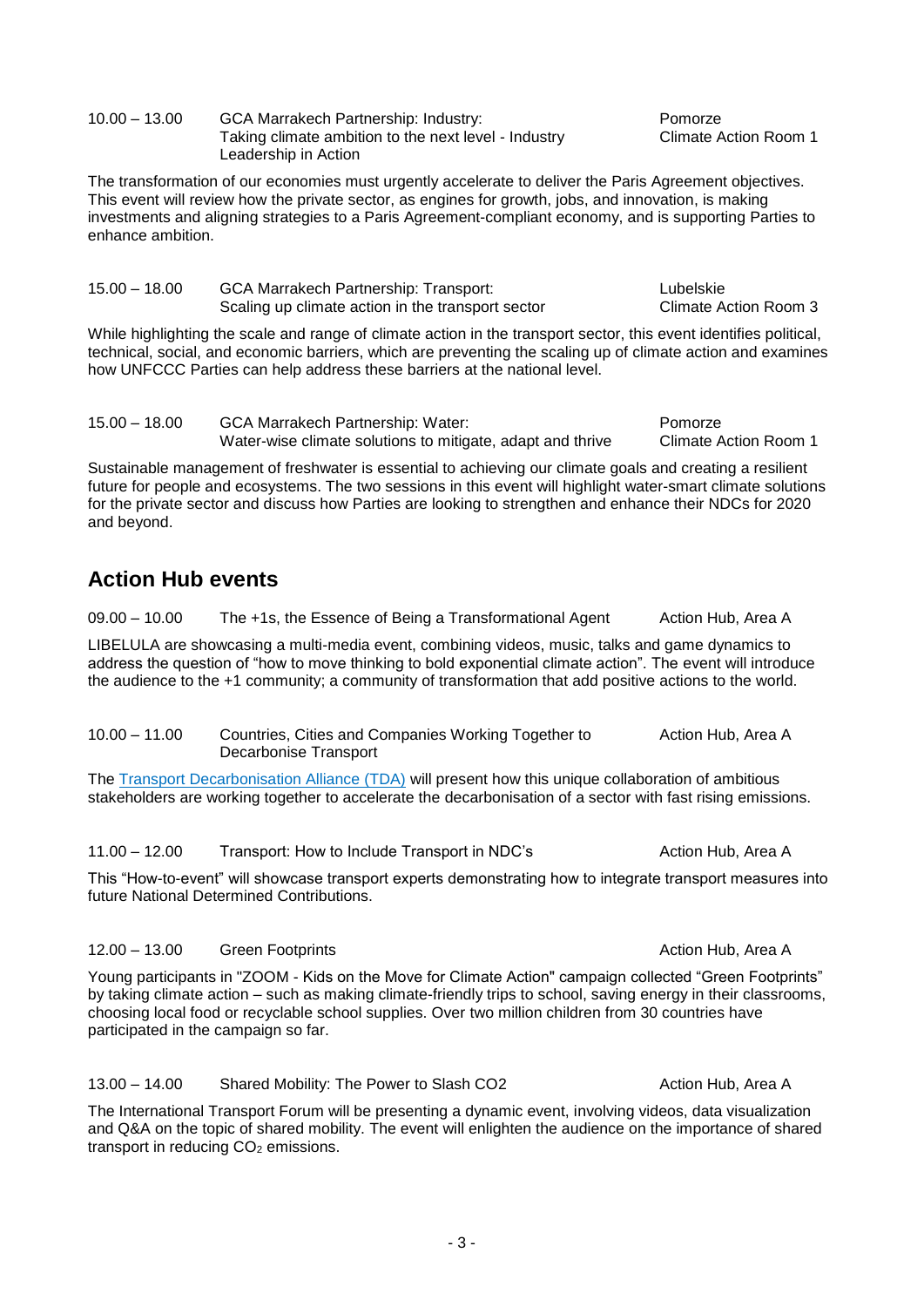#### 16.00 - 17.00 Uniting Action for Clean Air and Climate Protection **Action Hub, Area A**

The event will demonstrate the necessity of synergy to maximise co-benefits and minimise trade-offs between these two policy domains which, at present, remain separate. Building on Polish experience, this session will look at some of the legal, policy and analytical issues involved in drawing the two domains more closely together in a 'One Atmosphere' strategy.

<span id="page-3-2"></span>

| $19.00 - 20.00$ | Katowice, UNESCO City of Music - Nottoo Easy                                         | Action Hub, Area A        |
|-----------------|--------------------------------------------------------------------------------------|---------------------------|
|                 | UNFCCC and related events                                                            |                           |
| $13.15 - 14.45$ | <b>UNFCCC:</b> Tackling global deforestation emissions                               | Narew Side Event Room 3   |
| $13.15 - 14.45$ | <b>UNFCCC:</b> Building capacity for integrating human<br>rights into climate action | Pieniny Side Event Room 2 |
| $18.30 - 20.00$ | <b>UNFCCC:</b> Needs-based Climate Finance Project                                   | Bug Side Event Room 6     |

Click [here](https://seors.unfccc.int/seors/reports/events_list.html?session_id=COP%2024) for further information on today's UNFCCC and related side events.

# **Closed Meetings**

# <span id="page-3-0"></span>**Groups other than the Convention and Protocol Bodies**

Participants are kindly requested to consult the [CCTV monitors](https://grandreserva.unfccc.int/grandreserva/public/schedule) for any further changes or updates.

<span id="page-3-1"></span>

| $08.00 - 09.00$ | African Group                                               | Tatry Meeting Room 3  |
|-----------------|-------------------------------------------------------------|-----------------------|
| $08.00 - 09.00$ | <b>Small Island Developing States</b>                       | Mazury Meeting Room 1 |
| $09.00 - 10.00$ | Group of 77 and China                                       | Plenary Śląsk         |
| $13.00 - 14.00$ | <b>Least Developed Countries</b>                            | Mazury Meeting Room 1 |
| $13.00 - 14.00$ | <b>Coalition for Rainforest Nations</b>                     | Meeting Room 10       |
| $13.00 - 14.00$ | Independent Association for Latin America and the Caribbean | Meeting Room 15       |
| $13.00 - 14.00$ | Arab Group                                                  | Meeting Room 20       |
| $14.00 - 15.00$ | Group of 77 and China                                       | Plenary Śląsk         |
| $18.00 - 19.00$ | African Group                                               | Tatry Meeting Room 3  |
| $18.00 - 19.00$ | <b>Small Island Developing States</b>                       | Mazury Meeting Room 1 |
| $18.00 - 19.00$ | <b>Like-Minded Developing Countries</b>                     | Meeting Room 18       |
| $19.00 - 20.00$ | <b>Least Developed Countries</b>                            | Mazury Meeting Room 1 |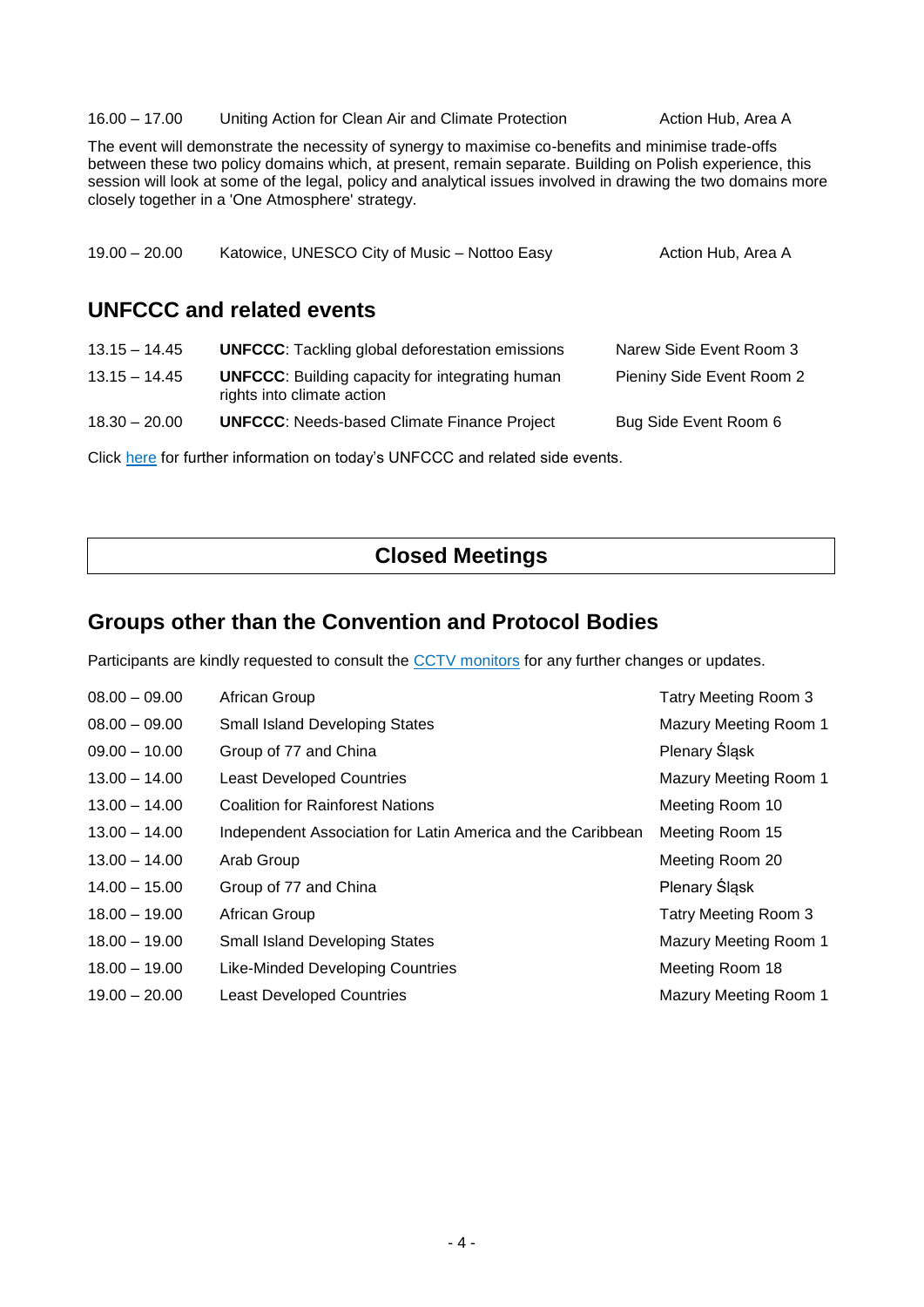# **Meetings of observer organizations**

Participants are kindly requested to consult the [CCTV monitors](https://grandreserva.unfccc.int/grandreserva/public/schedule) for any further changes or updates.

| $08.00 - 09.00$ | Women and gender constituencies                                               | Narew Side Event Room 3      |
|-----------------|-------------------------------------------------------------------------------|------------------------------|
| $09.00 - 10.00$ | Local government and municipal authorities (LGMA)                             | Pieniny Side Event Room 2    |
| $09.00 - 10.00$ | Youth non-governmental organizations (YOUNGO)                                 | Bug Side Event Room 6        |
| $09.00 - 10.00$ | Indigenous peoples organizations (IPO)                                        | Narew Side Event Room 3      |
| $09.00 - 10.00$ | Research and independent non-governmental<br>organizations (RINGO)            | Warmia Side Event Room 4     |
| $09.00 - 10.00$ | Business and industry non-governmental<br>organizations (BINGO)               | Wisła Side Event Room 5      |
| $10.00 - 11.00$ | Education, Communication and Outreach<br><b>Stakeholders Community (ECOS)</b> | Warmia Side Event Room 4     |
| $10.00 - 11.00$ | Farmers non-governmental organizations                                        | Bieszczady Side Event Room 1 |
| $10.00 - 11.00$ | Trade union non-governmental organizations (TUNGO)                            | Narew Side Event Room 3      |
| $12.00 - 13.00$ | Environmental non-governmental organizations (ENGO) Mazury Meeting Room 1     |                              |
| $14.00 - 15.00$ | Joint SBI-SBSTA Chairs' dialogue with observer<br>organizations               | Meeting Room 22              |
| $16.00 - 16.30$ | APA Co-Chairs' dialogue with observer organizations                           | Meeting Room 22              |

# **Preliminary schedule of meetings for Saturday, 8 December 2018**

This preliminary schedule is designed to give participants an overview for planning purposes. The information is **indicative and subject to change**, depending on the requirements of the negotiating process. Please consult the relevant day's Daily Programme for final details, and the [CCTV monitors](https://grandreserva.unfccc.int/grandreserva/public/schedule) for any last-minute changes.

### **Meetings [of the Convention and the Protocol Bodies](https://grandreserva.unfccc.int/grandreserva/public/schedule?time=2018-12-08&conference_id=73&meeting_type=&body=3,4,5,6,7,9,10&webcast=0)**

**[Conference of the Parties \(COP\)](https://grandreserva.unfccc.int/grandreserva/public/schedule?time=2018-12-08&conference_id=73&meeting_type=&body=4&webcast=0) [Conference of the Parties serving as the meeting of the Parties to the Kyoto Protocol \(CMP\)](https://grandreserva.unfccc.int/grandreserva/public/schedule?time=2018-12-08&conference_id=73&meeting_type=&body=3&webcast=0) [Conference of the Parties serving as the meeting of the Parties to the Paris Agreement \(CMA\)](https://grandreserva.unfccc.int/grandreserva/public/schedule?time=2018-12-08&conference_id=73&meeting_type=&body=10&webcast=0) [Subsidiary Body for Scientific and Technological Advice \(SBSTA\)](https://grandreserva.unfccc.int/grandreserva/public/schedule?time=2018-12-08&conference_id=73&meeting_type=&body=6&webcast=0) [Subsidiary Body for Implementation \(SBI\)](https://grandreserva.unfccc.int/grandreserva/public/schedule?time=2018-12-08&conference_id=73&meeting_type=&body=5&webcast=0) [Subsidiary Bodies \(SB\)](https://grandreserva.unfccc.int/grandreserva/public/schedule?time=2018-12-08&conference_id=73&meeting_type=&body=7&webcast=0) [Ad Hoc Working Group on the Paris Agreement \(APA\)](https://grandreserva.unfccc.int/grandreserva/public/schedule?time=2018-12-08&conference_id=73&meeting_type=&body=9&webcast=0)**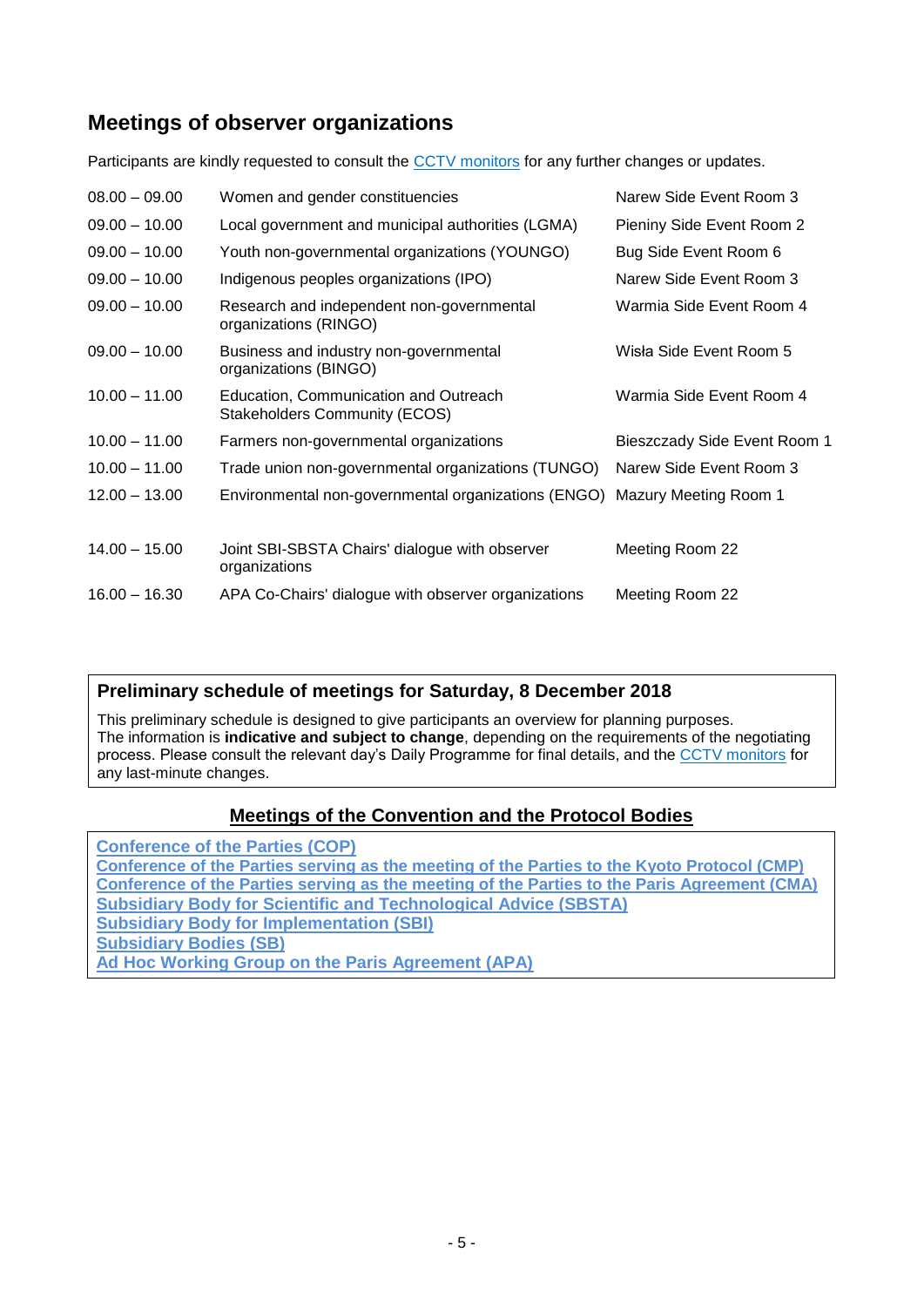## **Announcements**

#### **Collection of passes for the opening of the resumed High-level Segment**

Special passes for access and attendance at the opening of the resumed high-level segment on Tuesday, 11 December will be distributed at the Information Desk of the conference venue from Friday, 7 December at 10.00 hrs. Please note that the conference venue is closed on Sunday, 9 December. Delegations are requested to pick up these badges during this period and will be required to confirm receipt.

#### **NGO ticketing for APA Informal Consultations**

Due to space constraints, a ticketing system for NGOs will be applied to **some** of the APA Informal Consultations. Such tickets will be distributed through the Constituencies only. The Informal Consultations to which such limitations apply, as well as further information, are published [here.](https://unfccc.int/process-and-meetings/parties-non-party-stakeholders/non-party-stakeholders/participation-and-engagement-in-the-katowice-climate-change-conference-december-2018-cop-24)

#### **The First Capacity-building Hub – 'Enhancing Capacity-building Action'**

From 5 to 12 December, the Paris Committee on Capacity-building (PCCB) is hosting a series of events with many different organizations around the theme of capacity-building. Come along to RYSY meeting room 24 in Area E for workshops, presentations, interviews and discussions. Visit the [Capacity-building Hub](https://unfccc.int/news/capacity-building-to-receive-major-boost-at-cop24) and **[PCCB Facebook page](https://www.facebook.com/pccb.unfccc) for more information.** 

#### **Preliminary time allocation for the Ministerial Talanoas**

Please be informed that the preliminary time allocation for the Ministerial Talanoas is now available [here.](https://img1.wsimg.com/blobby/go/9fc76f74-a749-4eec-9a06-5907e013dbc9/downloads/1ctnufhq3_524512.pdf) The specific allocation to rooms will be communicated at a later stage.

We would like to inform all delegations that, in view of requests received, translation services will be provided by the secretariat for the Ministerial Talanoas, to support those participants who have indicated their need for translation by COB Friday, 7 December 2018.

Delegations are kindly requested to approach the Talanoa Information Desk to confirm their participation and provide information as to the interpretational needs of their respective representatives. This information is required as language-specific rooms will be set up to support those participants who have requested support for translation in advance by the indicated deadline.

Further information on the Talanoa Dialogue at COP 24 is available [here.](https://talanoadialogue.com/political-phase-2)

Please direct any questions and inquiries via email to [talanoadialogue@unfccc.int](mailto:talanoadialogue@unfccc.int) or approach the Talanoa Information Desk.

#### **Vinci Power Nap® - The Dream's Café of COP 24**

Regenerate, and regain energy and efficiency for the rest of the day at the "Dream's Café & Dream's Cube" during COP 24.

Vinci Power Nap® is an innovative system to regenerate body and mind, improving efficiency and energy for the rest of the day, based on research and sensory integration in a perfect environment – created and designed by Magdalena Filcek.

The "Dream's Café & Dream's Cube" is located in Area C (Level 1) on the right side on the way to the food court entrance (opposite the Meditation Room).

The opening hours are: First week of COP 24: 12.00 – 18.00 hrs. Second week of COP 24: 12.00 – 20.00 hrs.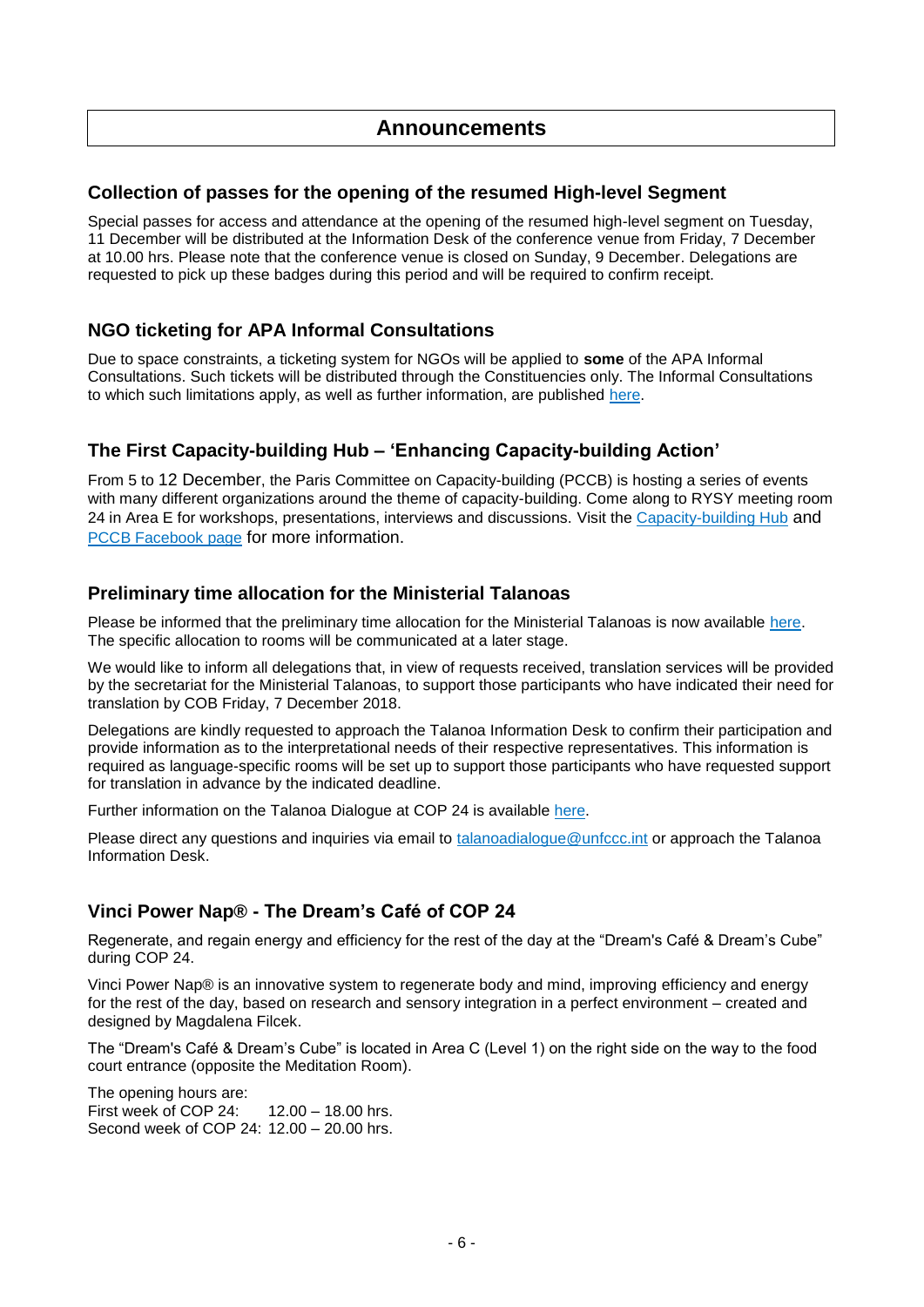To make your reservation, please visit this [website.](https://vincipowernap.asysto.pl/wizyta/krok1) When arriving for your appointment, please be on time, switch your mobile phone into airplane mode, keep silent, be open to relaxation and benefit from the regenerative Vinci Power Nap®.

Please note that the doors are open only 10 minutes each hour, after which they are closed to preserve silence and respect for people who are just starting their napping session at the Vinci Power Nap®.

Further information about the Vinci Power Nap® can be found [here.](http://www.vincipowernap.pl/)

#### **"COP 24 Friendly": Invitation of the City of Katowice to experience Silesian hospitality**

"COP 24 Friendly" is an initiative of the City of Katowice and local businesses to present COP participants with a unique and interesting gastronomic and shopping experience, as well as a hospitable atmosphere of the changing city of Katowice.

The 120 entrepreneurs who participate in the programme have prepared interesting special offers for the two-week sessional period. All participating businesses offer English-speaking service and accept payment in Euros and Zloty.

The objective of this initiative is to showcase the richness and uniqueness of the food, shopping and entertainment in the Silesian region. "We hope that our programme will help COP 24 participants to get to know and experience true Silesian hospitality", says the Mayor of Katowice, Marcin Krupa.

The list of businesses that are part of COP 24 Friendly may be found [here.](http://cop24.katowice.eu/en/cop-friendly.htm)

#### **Welcome Pack for COP 24**

All conference participants are invited to retrieve their welcome pack at the Information Desk in Area B.

The welcome pack will be distributed daily on a first - come first served basis. With the reusable water bottle offered, participants can freely get water from all water dispensers on the conference venue.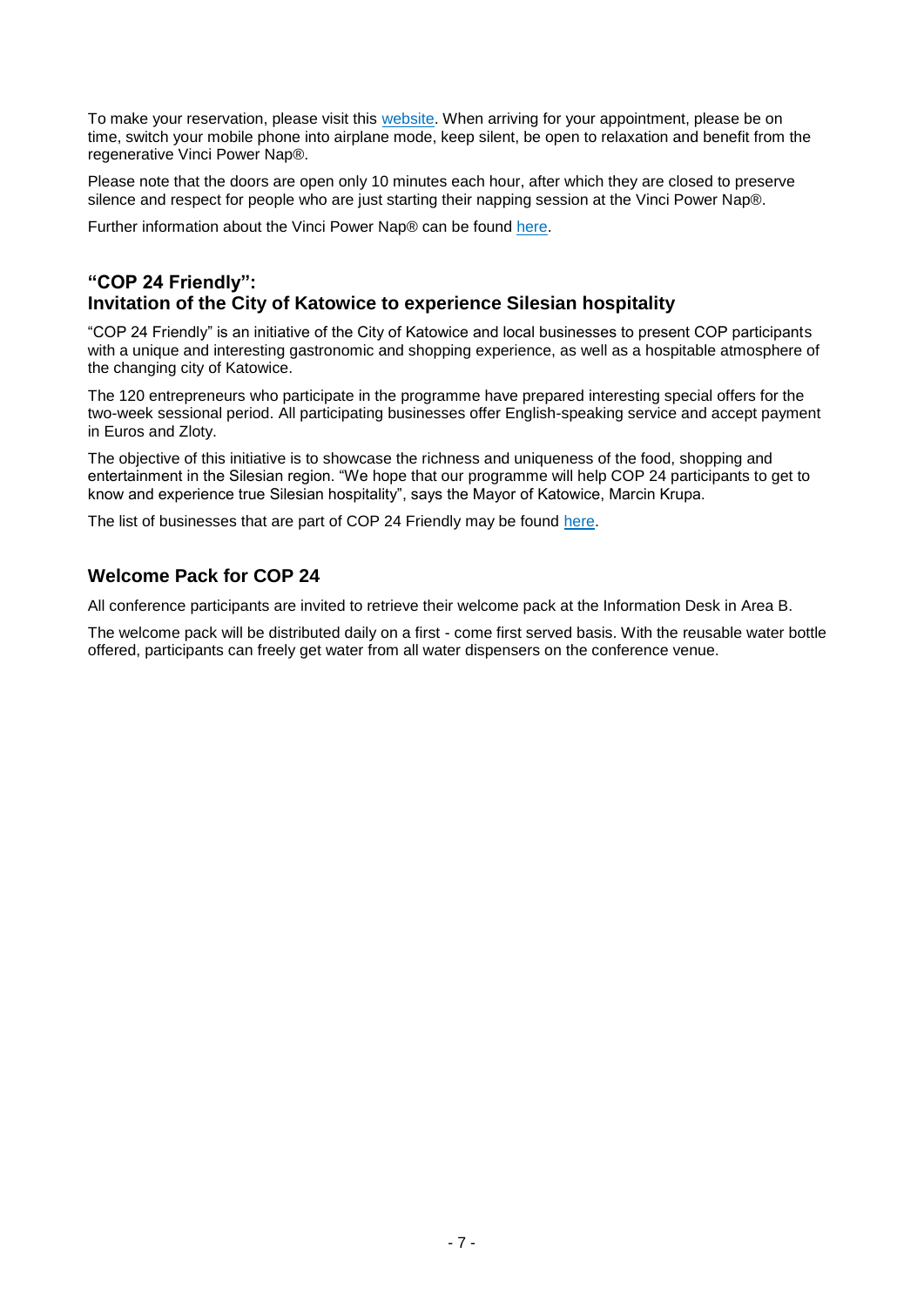# **Useful Information**

#### **Election of officers of bodies under the Convention and the Protocol**

Please consult the [UNFCCC elections website](https://unfccc.int/process-and-meetings/bodies/the-big-picture/election-and-membership) for latest information on election procedures and daily updates of election nominations and election results.

#### **Press briefings**

The live daily schedule of press briefings is available [here.](https://grandreserva.unfccc.int/grandreserva/public/schedule) Please consult the [CCTV monitors](https://grandreserva.unfccc.int/grandreserva/public/schedule) for changes or updates.

#### **List of participants**

The provisional list of registered participants is available electronically on the [UNFCCC website.](https://unfccc.int/sites/default/files/resource/PLOP.pdf) Any corrections should be sent or given to [Ms. Eva Kulage](mailto:EKulage@unfccc.int) (Registration Counter) by noon, at the latest, on Wednesday, 12 December 2018.

#### **List of speakers for the resumed high-level segment**

The preliminary list of speakers for the resumed high-level segment is available on the conference website and can be found [here.](https://unfccc.int/process-and-meetings/conferences/katowice-climate-change-conference-december-2018/events-and-schedules/high-level-segment-cop-24)

#### **Document Services**

Participants will be able to access documents prepared for and during the session in the following ways:

at [the computer centre](https://unfccc.int/process-and-meetings/conferences/katowice-climate-change-conference-december-2018/venue-and-participation/information-for-participants-a-z/information-for-participants-a-z#eq-6) or at the

- **Electronically** Print<br>
via the UNFCCC website: • at
	- o [COP 24](https://unfccc.int/event/cop-24) [documents counter](https://unfccc.int/process-and-meetings/conferences/katowice-climate-change-conference-december-2018/venue-and-participation/information-for-participants-a-z#eq-19)
	- $\circ$  [CMP 14](https://unfccc.int/event/cmp-14)
	- o [CMA 1-3](https://unfccc.int/event/cma-1-3)
	- o [SBSTA 49](https://unfccc.int/event/sbsta-49)
	- o [SBI 49](https://unfccc.int/event/sbi-49)
	- o [APA 1-](https://unfccc.int/event/apa-1-7)7
- via the "Negotiator app", available in the [Google](https://play.google.com/store/apps/details?id=unfccc.negotiator) and [iTunes](https://itunes.apple.com/app/negotiator/id568085923?ls=1&mt=8) stores

#### **UN Climate Change's channels bring you all the information about the conference**

Official website in [English,](http://unfccc.int/) [French](https://unfccc.int/fr) and [Spanish](https://unfccc.int/es)

UNFCCC on [Twitter,](https://twitter.com/UNFCCC) [français,](https://twitter.com/CCNUCC) [español](https://twitter.com/CMNUCC) UNFCCC Executive Secretary [Patricia Espinosa on Twitter](https://twitter.com/PEspinosaC)

UNFCCC on [Facebook](https://www.facebook.com/UNclimatechange/) UNFCCC on [Flickr](https://www.flickr.com/photos/unfccc/)

UNFCCC on [LinkedIn](https://www.linkedin.com/company/unfccc?trk=vsrp_companies_res_name&trkInfo=VSRPsearchId%3A1167859571477476909354%2CVSRPtargetId%3A35503%2CVSRPcmpt%3Aprimary) UNFCCC on [Instagram](https://www.instagram.com/unfccc/)

To download the Negotiator App and see the full list of the secretariat's channels click [here.](https://unfccc.int/process-and-meetings/conferences/katowice-climate-change-conference-december-2018/virtual-participation-cop-24)

#### **Web coverage and daily reports of the COP 24 meetings**

The following organizations kindly provide daily web coverage, daily reports and a summary and analysis of COP 24 meetings on their webpages: [ECO](http://www.climatenetwork.org/eco-newsletters) (by CAN) [ENB](http://enb.iisd.org/climate/cop24/enb/) (by IISD) [TWN](http://www.twn.my/title2/climate/climate_updates-briefings.htm) (by TWN)

- 8 -